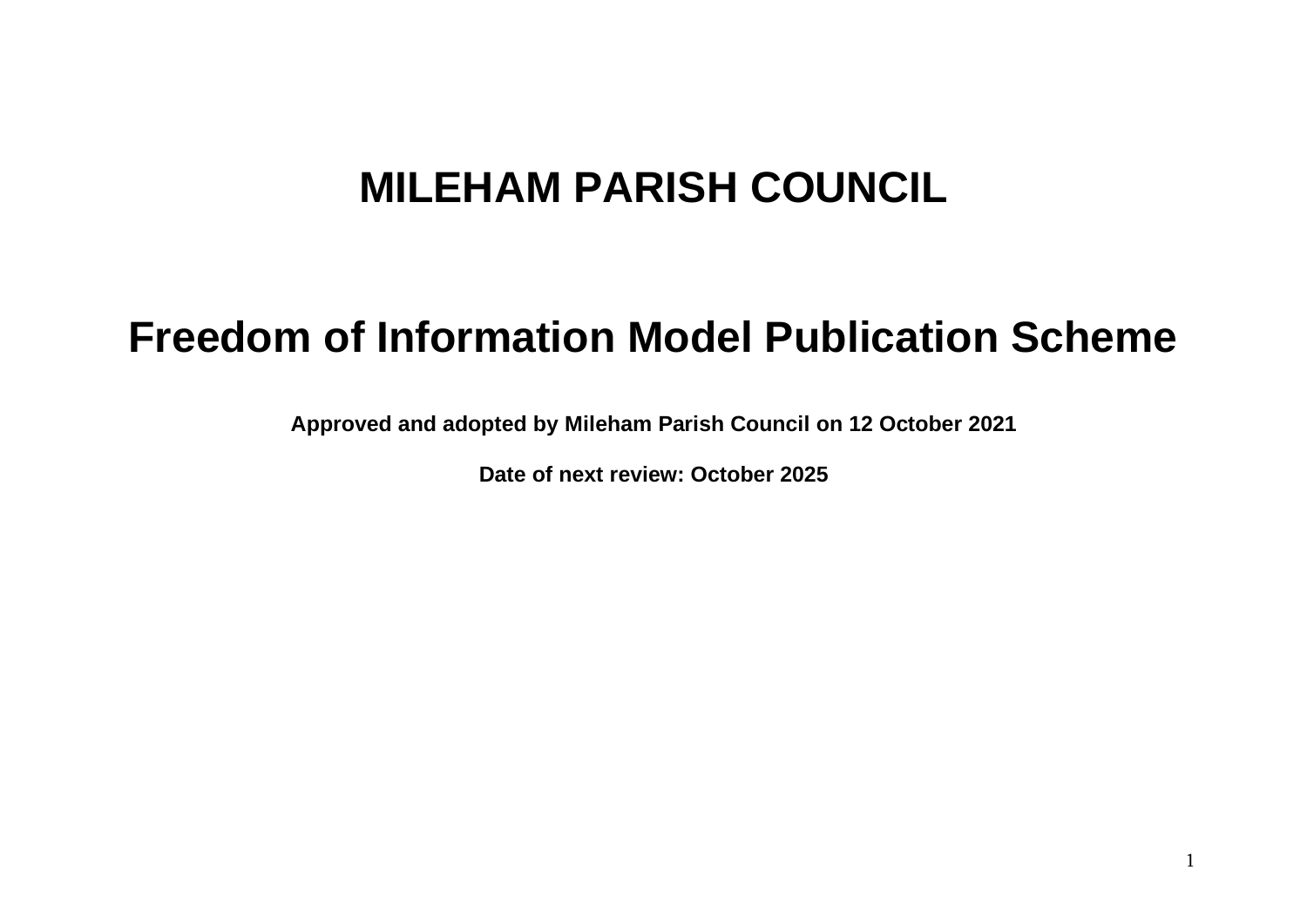## **Information available from Mileham Parish Council under their publication scheme**

*Hard copies of documents are available from the Clerk and will be charged in accordance with the Schedule on Page 7.* 

| Information to be published                                            | How the information can be obtained                                                | <b>Cost</b>    |
|------------------------------------------------------------------------|------------------------------------------------------------------------------------|----------------|
|                                                                        |                                                                                    |                |
| Class1 - Who we are and what we do                                     | From the Council's website                                                         | See costs on   |
| (Organisational information, structures, locations and contacts)       |                                                                                    | Page 7 for     |
|                                                                        | Displayed on noticeboards                                                          | hard copies of |
| This will be current information only                                  |                                                                                    | documents in   |
|                                                                        | As a hard copy from the Clerk, or                                                  | Class 1        |
|                                                                        | electronically attached to an email from the                                       |                |
|                                                                        | <b>Clerk</b>                                                                       |                |
| Who's who on the Council and its Committees                            | From the Council's website                                                         | as above       |
|                                                                        |                                                                                    |                |
|                                                                        | Displayed on noticeboards                                                          |                |
|                                                                        |                                                                                    |                |
|                                                                        | As a hard copy from the Clerk, or<br>electronically attached to an e mail from the |                |
|                                                                        | <b>Clerk</b>                                                                       |                |
|                                                                        |                                                                                    |                |
| Contact details for Parish Clerk and Councillors (named contacts where | From the Council's website                                                         | as above       |
| possible with telephone number and email address, if used)             |                                                                                    |                |
|                                                                        | Displayed on noticeboards                                                          |                |
|                                                                        | Clerk's contact details are on Page 7. Clerk                                       |                |
|                                                                        | and Councillors' details hard copy, as an                                          |                |
|                                                                        | attachment to an email from the Clerk                                              |                |
| Location of main Council office and accessibility details              | Office is in Clerk's home. Meetings at the                                         |                |
|                                                                        | Village Hall, meetings open to public. Limited                                     |                |
|                                                                        | parking at the Hall                                                                |                |
| <b>Staffing structure</b>                                              | Clerk is sole employee                                                             |                |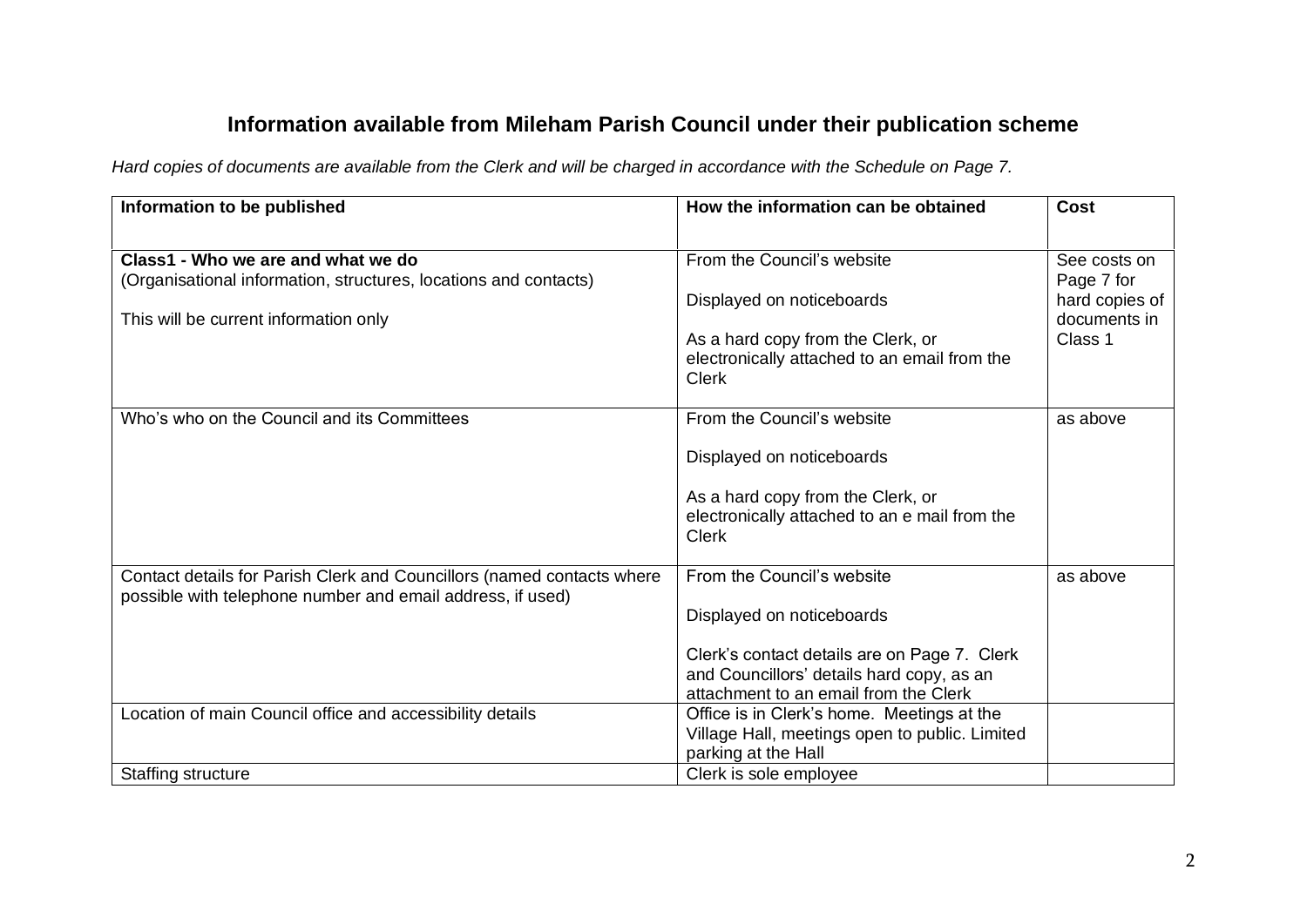| Class 2 - What we spend and how we spend it<br>(Financial information relating to projected and actual income and<br>expenditure, procurement, contracts and financial audit)<br>Current and previous financial year as a minimum | From the Council's website or as a<br>hard copy from the Clerk | See costs on<br>Page 7 for<br>hard copies of<br>documents in<br>Class 2 |
|-----------------------------------------------------------------------------------------------------------------------------------------------------------------------------------------------------------------------------------|----------------------------------------------------------------|-------------------------------------------------------------------------|
| Annual Return (Pages 2, 3 and 5)                                                                                                                                                                                                  | As above                                                       |                                                                         |
| Reasons for Variations = $/ - 15\%$                                                                                                                                                                                               | As above                                                       |                                                                         |
| Payments over £100 [if a council with turnover £25,000 or under] or                                                                                                                                                               | As above                                                       |                                                                         |
| payments over £500 [if a council with turnover £200,000 or over]                                                                                                                                                                  |                                                                |                                                                         |
| <b>Finalised budget</b>                                                                                                                                                                                                           | As above                                                       |                                                                         |
| Precept                                                                                                                                                                                                                           | From the Council's website or as a                             |                                                                         |
|                                                                                                                                                                                                                                   | hard copy from the Clerk                                       |                                                                         |
| <b>Financial Regulations and Standing Orders</b>                                                                                                                                                                                  | From the Council's website or as a                             |                                                                         |
|                                                                                                                                                                                                                                   | hard copy from the Clerk                                       |                                                                         |
| Grants given and received                                                                                                                                                                                                         | From the Council's website or as a                             |                                                                         |
| <b>Grant Award Policy</b>                                                                                                                                                                                                         | hard copy from the Clerk                                       |                                                                         |
| List of current contracts awarded                                                                                                                                                                                                 | Hard copy from the Clerk                                       |                                                                         |
| Councillors' allowances and expenses                                                                                                                                                                                              | Currently N/A                                                  |                                                                         |
| Class 3 - What our priorities are and how we are doing                                                                                                                                                                            |                                                                | See costs on                                                            |
| (Strategies and plans, performance indicators, audits, inspections and                                                                                                                                                            |                                                                | Page 7 for                                                              |
| reviews)                                                                                                                                                                                                                          |                                                                | hard copies of                                                          |
|                                                                                                                                                                                                                                   |                                                                | documents in                                                            |
|                                                                                                                                                                                                                                   |                                                                | Class 3                                                                 |
| <b>Action Plan/s</b>                                                                                                                                                                                                              | From the Council's website or as a                             |                                                                         |
| [if any]                                                                                                                                                                                                                          | hard copy from the Clerk                                       |                                                                         |
| Chairman's Annual Report to Parish Meeting (current year only)                                                                                                                                                                    | From the Council's website or as a                             |                                                                         |
|                                                                                                                                                                                                                                   | hard copy from the Clerk                                       |                                                                         |
| Minute relating to General Power of Competence adoption                                                                                                                                                                           | Currently not used                                             |                                                                         |
|                                                                                                                                                                                                                                   |                                                                |                                                                         |
| Class 4 – How we make decisions                                                                                                                                                                                                   |                                                                | See costs on                                                            |
| (Decision making processes and records of decisions)                                                                                                                                                                              |                                                                | Page 7 for                                                              |
|                                                                                                                                                                                                                                   |                                                                | hard copies of                                                          |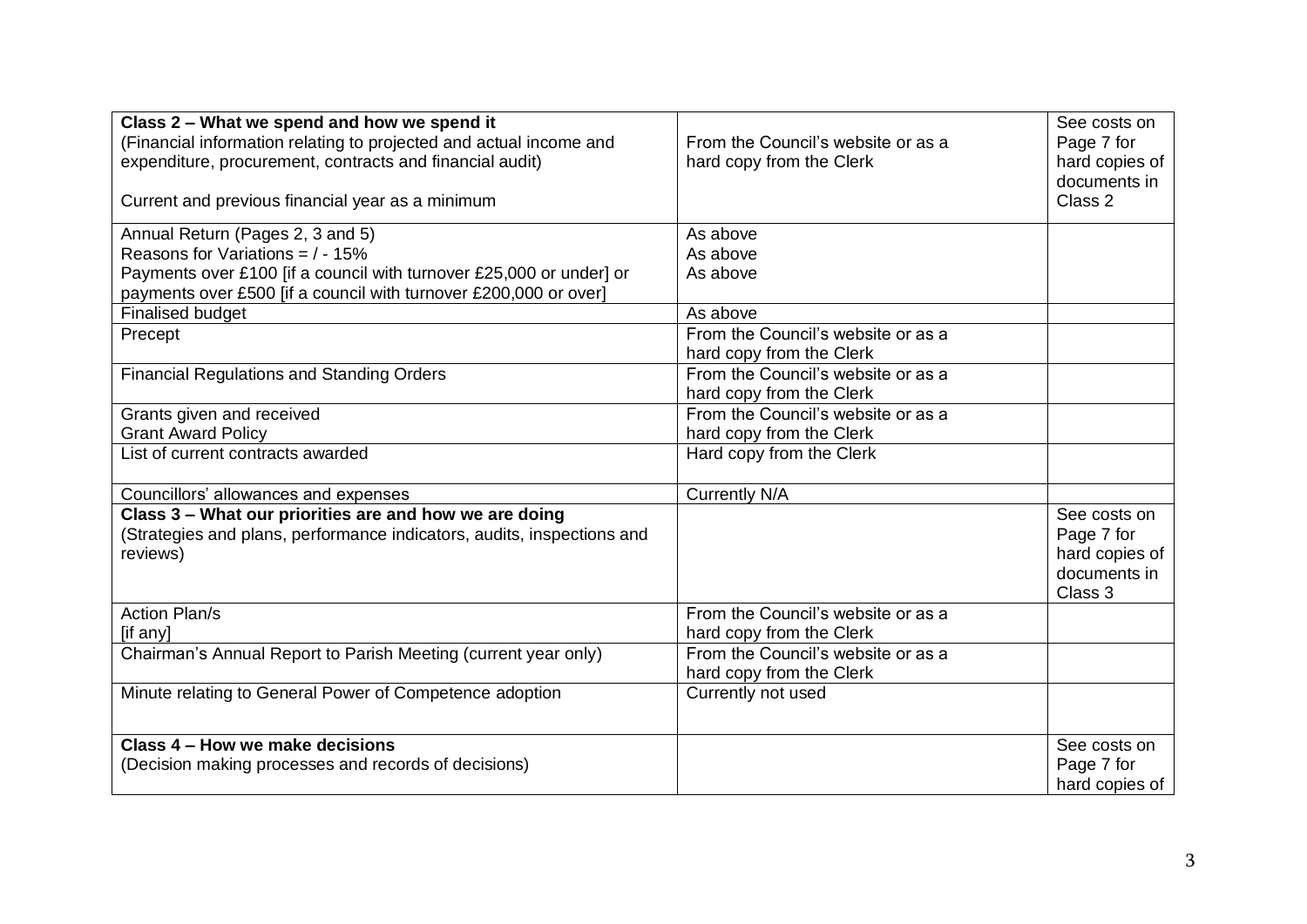| Current and previous council year as a minimum                                                                                                                                                                                                                                                                                               |                                                                                                      | documents in<br>Class 4                                                 |
|----------------------------------------------------------------------------------------------------------------------------------------------------------------------------------------------------------------------------------------------------------------------------------------------------------------------------------------------|------------------------------------------------------------------------------------------------------|-------------------------------------------------------------------------|
| Timetable of meetings (Council, any committee/sub-committee meetings<br>and parish meetings)                                                                                                                                                                                                                                                 | From the Council's website or as a<br>hard copy from the Clerk<br>Parish noticeboard/s               |                                                                         |
| Agendas of meetings (as above)                                                                                                                                                                                                                                                                                                               | From the Council's website or as a<br>hard copy from the Clerk                                       |                                                                         |
| Minutes of meetings (as above) – NB this will exclude information that is<br>properly regarded as private to the meeting<br>Reports presented to council meetings - note this will exclude                                                                                                                                                   | From the Council's website or as a<br>hard copy from the Clerk<br>From the Council's website or as a |                                                                         |
| information that is properly regarded as private to the meeting<br>Responses to planning applications                                                                                                                                                                                                                                        | hard copy from the Clerk<br><b>See Minutes</b><br>From the District Council's website                |                                                                         |
| Responses to consultation papers                                                                                                                                                                                                                                                                                                             | Noticeboards, email or hard copy from the<br><b>Clerk</b>                                            |                                                                         |
| Class 5 - Our policies and procedures<br>(Current written protocols, policies and procedures for delivering<br>services and responsibilities)<br>Current information only                                                                                                                                                                    |                                                                                                      | See costs on<br>Page 7 for<br>hard copies of<br>documents in<br>Class 5 |
| Policies - Planning Policy (how the Council deals with planning<br>applications at parish council level), Code of Conduct and Dispensation<br>Policy, Risk Management Policy                                                                                                                                                                 | From the Council's website or as a<br>hard copy from the Clerk                                       |                                                                         |
| Policies and procedures for the provision of services and about the<br>employment of staff:<br>Equality and diversity policy<br>Lone Workers Policy [delete if you don't have these]<br><b>Training and Development Policy</b><br>Policies and procedures for handling requests for information<br>Freedom of Information Publication Scheme | From the Council's website or as a<br>hard copy from the Clerk                                       |                                                                         |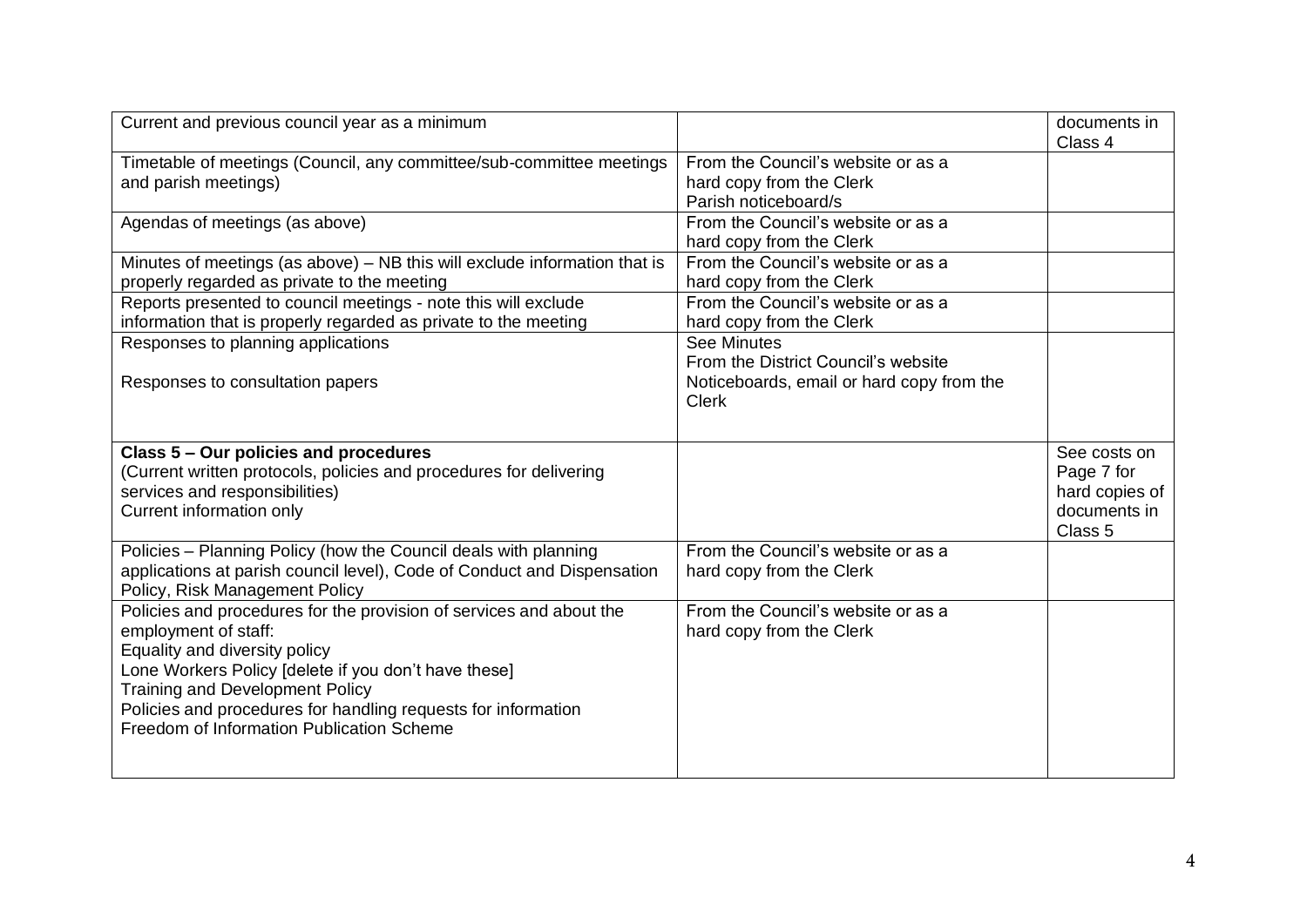| Complaints procedures (including those covering requests for               | From the Council's website or as a        |                    |
|----------------------------------------------------------------------------|-------------------------------------------|--------------------|
| information and operating the publication scheme)                          | hard copy from the Clerk                  |                    |
| <b>Class 6 - Lists and Registers</b>                                       |                                           | See costs on       |
|                                                                            |                                           | Page 7 for         |
| Currently maintained lists and registers only                              |                                           | hard copies of     |
|                                                                            |                                           | documents in       |
|                                                                            |                                           | Class 6            |
| Any publicly available register or list (if any are held this should be    | N/A                                       |                    |
| publicised; in most circumstances existing access provisions will suffice) |                                           |                    |
| <b>Assets Register</b>                                                     | From the Council's website or as a        |                    |
|                                                                            | hard copy from the Clerk                  |                    |
| Register of members'/councillors' interests                                | Available from Breckland District Council |                    |
|                                                                            | website                                   |                    |
| Register of gifts and hospitality                                          | Apply to Clerk                            |                    |
| Class 7 - The services we offer                                            | From the Council's website or as a        | See costs on       |
| Information about the services the Council offers, including leaflets,     | hard copy from the Clerk                  | Page 7 for         |
| guidance and newsletters produced for the public and businesses            |                                           | hard copies of     |
|                                                                            |                                           | documents in       |
| Current information only                                                   |                                           | Class <sub>7</sub> |
| Seating, litter bins,                                                      | From the Council's website or as a        |                    |
|                                                                            | hard copy from the Clerk                  |                    |
| <b>Bus Shelter</b>                                                         | From the Council's website or as a        |                    |
|                                                                            | hard copy from the Clerk                  |                    |
| <b>Additional Information</b>                                              |                                           |                    |
| [This will provide Councils with the opportunity to publish information    |                                           |                    |
| that is not itemised in the lists above]                                   |                                           |                    |
|                                                                            |                                           |                    |
|                                                                            |                                           |                    |
|                                                                            |                                           |                    |
|                                                                            |                                           |                    |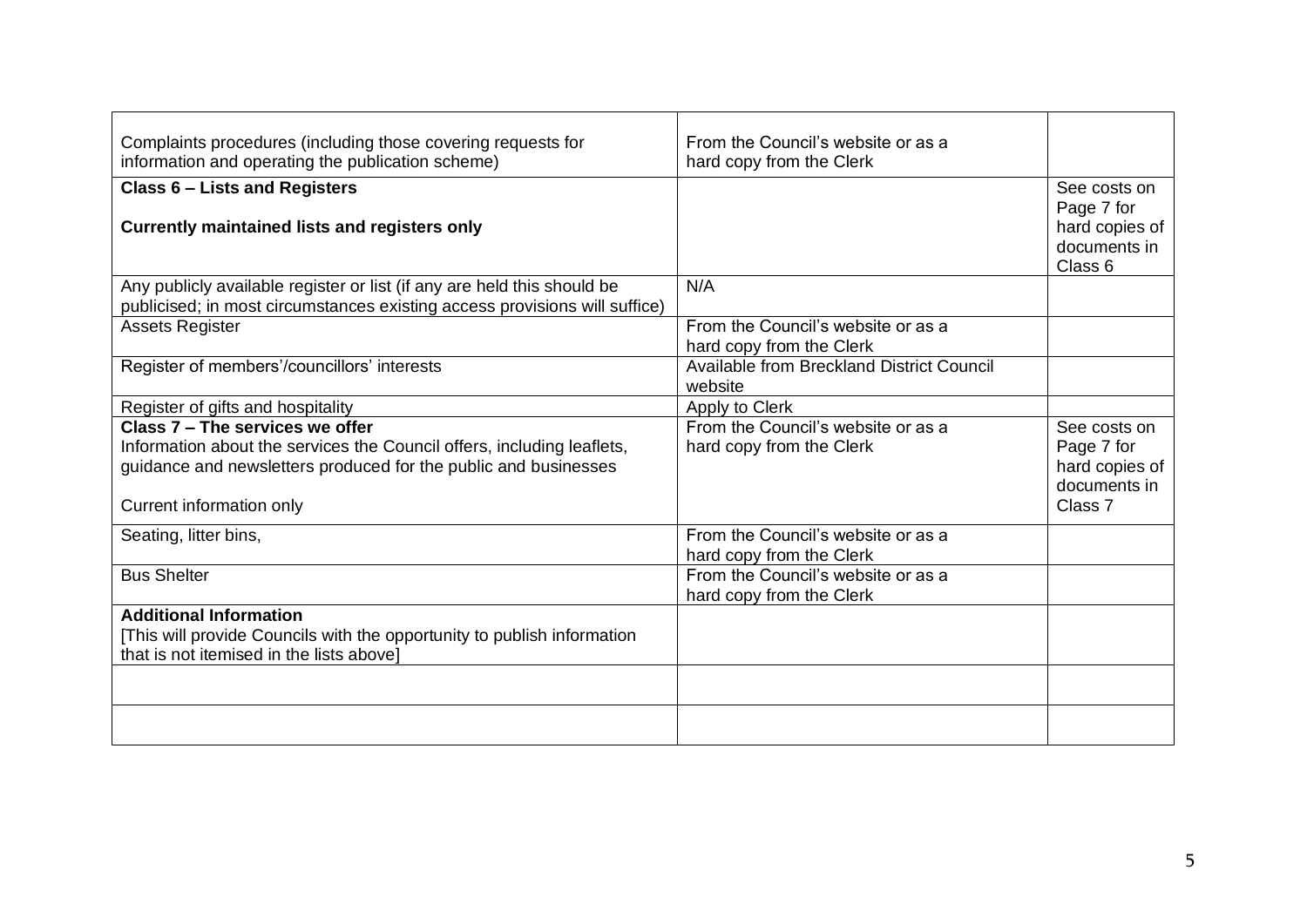**Contact details of the Clerk** Lorraine Trueman [pcmileham@gmail.com](mailto:pcmileham@gmail.com)